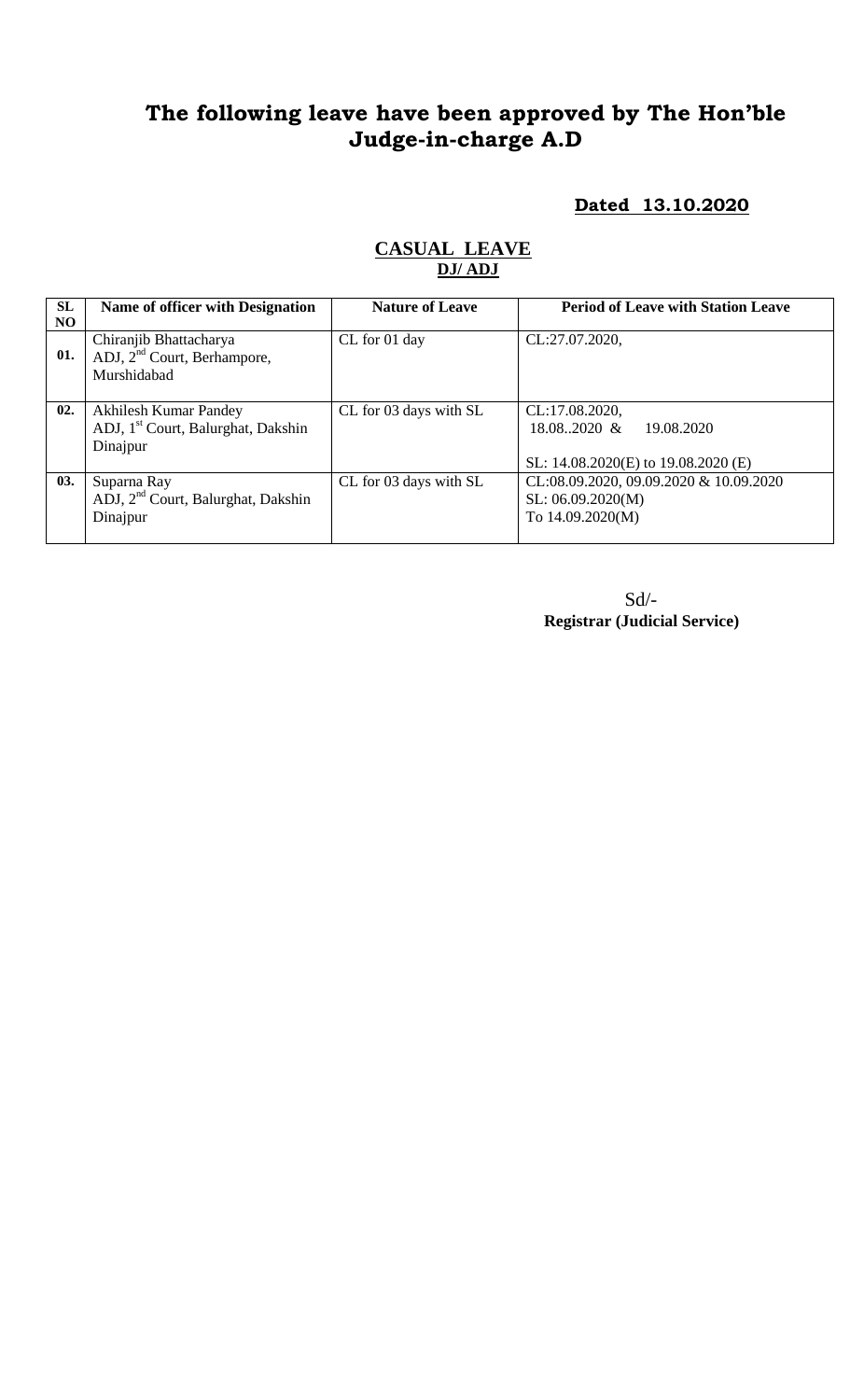#### **The following leave have been approved by the Hon'ble Judge-in-Charge A.D.**

#### **Dated : 13.10.2020**

## **ADJ,FTC/CJ (SD)**

| SL  | Name of officer with                                                | <b>Nature of Leave</b>                       | <b>Period of Leave with Station</b> |
|-----|---------------------------------------------------------------------|----------------------------------------------|-------------------------------------|
| NO  | <b>Designation</b>                                                  |                                              | <b>Leave</b>                        |
| 01. | Shri Anuruddha Maity,<br>ADJ, FTC,                                  | Cancellation of Earned Leave for<br>03 days  | From 06.04.2020 to 08.04.2020       |
|     | Rampurhat,<br><b>Birbhum</b>                                        |                                              |                                     |
| 02. | Smt. Ratna Roy (Biswas)<br>ADJ, FTC, Balurghat,<br>Dakshin Dinajpur | Extension of Child care Leave for<br>26 days | From 11.07.2020 to 02.09.2020       |

## **JM**

| SL<br>N <sub>O</sub> | Name of officer with<br><b>Designation</b>                            | <b>Nature of Leave</b>     | <b>Period of Leave with Station Leave</b> |
|----------------------|-----------------------------------------------------------------------|----------------------------|-------------------------------------------|
| 03.                  | Smt. Koyel Pradhan,<br>Principal Magistrate,<br>JJB, Purba Bardhaman. | Commuted Leave for 06 days | From 16.09.2020 to 21.09.2020             |

Sd/- **Registrar(Judicial Service)**